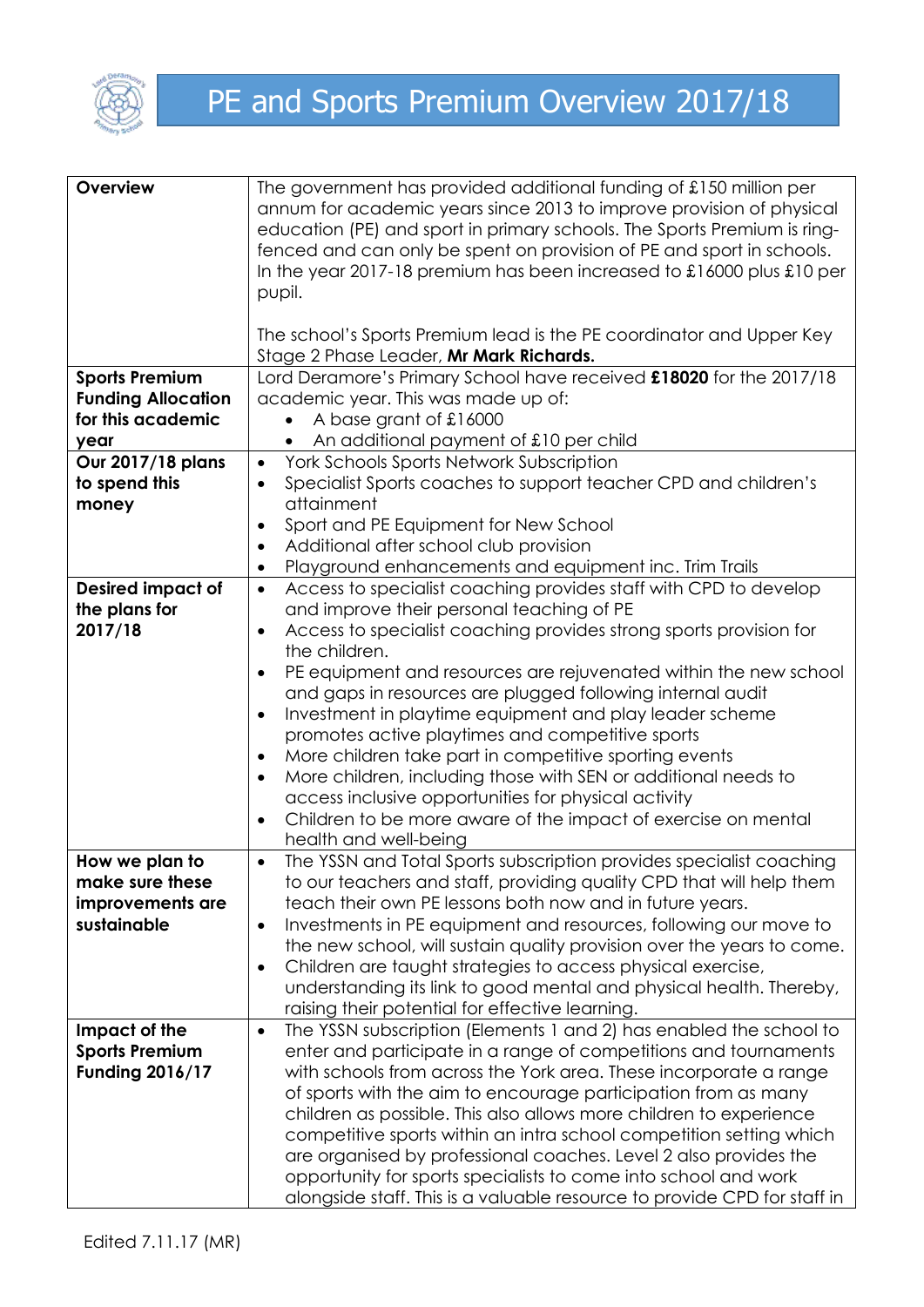|                                                 | PE and Sports Premium Overview 2017/18                                                                                                                                                                                                                                                                                                                                                                                                                                                                                                                                                                                                                                                                                                                                                                                                                                                                                                                                                                                                                                                                                                                                                                                                                                                                     |
|-------------------------------------------------|------------------------------------------------------------------------------------------------------------------------------------------------------------------------------------------------------------------------------------------------------------------------------------------------------------------------------------------------------------------------------------------------------------------------------------------------------------------------------------------------------------------------------------------------------------------------------------------------------------------------------------------------------------------------------------------------------------------------------------------------------------------------------------------------------------------------------------------------------------------------------------------------------------------------------------------------------------------------------------------------------------------------------------------------------------------------------------------------------------------------------------------------------------------------------------------------------------------------------------------------------------------------------------------------------------|
|                                                 | a range of sports, as well as giving children the chance to learn a<br>range of skills with an experienced coach. All of KS2 have<br>benefitted from this as well as Year 1/2 children. Staff have valued<br>these opportunities as useful CPD for teaching physical education,<br>especially those who are less confident with the subject. Staff have<br>been able to identify sports where they feel their skills are weaker<br>and have increased their knowledge and understanding for the<br>future, including giving them new approaches and ideas.<br>The level 2 sports specialists often provide lunch time and after<br>school clubs. Again, this increases the opportunities for children to<br>participate in specialised coaching lessons, as well as competing in<br>inter-sports games within school. Many clubs are often<br>oversubscribed, in KS1 and KS2, resulting in the maximum amount of<br>children attending weekly.<br>The Sports funding this year has helped to develop our ongoing PE<br>$\bullet$<br>and sport provision within a new school building and environment.<br>We have used a lot of money this year purchasing brand new PE<br>equipment following an audit. This has helped to ensure that our<br>resources help to provide a rich and engaging PE curriculum. |
| <b>Swimming figures</b><br>for current Y6 class | Currently - 26/28 children (93%) in Year 6 can swim at the National<br>$\bullet$<br>Curriculum requirement of 25m.                                                                                                                                                                                                                                                                                                                                                                                                                                                                                                                                                                                                                                                                                                                                                                                                                                                                                                                                                                                                                                                                                                                                                                                         |

## **Detailed Sports Premium Itemisation for academic year 2017/18**

|                                                                                                                                                                                                                                                                                                                                                                                                                                                                                                                                                                        | Cost   |
|------------------------------------------------------------------------------------------------------------------------------------------------------------------------------------------------------------------------------------------------------------------------------------------------------------------------------------------------------------------------------------------------------------------------------------------------------------------------------------------------------------------------------------------------------------------------|--------|
| York Schools Sports Network (Elements 1 and 2), which includes:<br>Participation in York-wide KS1 and KS2 tournaments against other city<br>primary schools (including: football, hockey, rugby, netball, golf,<br>tennis, athletics, swimming, rounders, gymnastics, basketball, hockey<br>and cross country running)<br>Visiting sports specialists and coaches who work with teaching staff<br>to develop their teaching of PE and sport<br>Lunchtime and after-school clubs and provision<br>$\bullet$<br>Games, gym or athletics coaching for pupils<br>$\bullet$ | £3,051 |
| Sport and PE Equipment for New School - including:                                                                                                                                                                                                                                                                                                                                                                                                                                                                                                                     | £3500  |
| New benches for gym lessons                                                                                                                                                                                                                                                                                                                                                                                                                                                                                                                                            |        |
| Playground enhancements – line marking and equipment for                                                                                                                                                                                                                                                                                                                                                                                                                                                                                                               |        |
| playtime use.                                                                                                                                                                                                                                                                                                                                                                                                                                                                                                                                                          |        |
| Trim trails (KS1 & KS2) To provide physical activity, challenge and                                                                                                                                                                                                                                                                                                                                                                                                                                                                                                    |        |
| use in lessons                                                                                                                                                                                                                                                                                                                                                                                                                                                                                                                                                         |        |
| Replenishing consumables                                                                                                                                                                                                                                                                                                                                                                                                                                                                                                                                               |        |
| Specialist sports coach - Total Sports                                                                                                                                                                                                                                                                                                                                                                                                                                                                                                                                 | £5510  |
| After school clubs - specialist coaching including:                                                                                                                                                                                                                                                                                                                                                                                                                                                                                                                    | £3250  |
| chance to shine cricket scheme                                                                                                                                                                                                                                                                                                                                                                                                                                                                                                                                         |        |
| York City Knights - Alliance Rugby                                                                                                                                                                                                                                                                                                                                                                                                                                                                                                                                     |        |
| Providing an after-school club for the year                                                                                                                                                                                                                                                                                                                                                                                                                                                                                                                            |        |
| Equipment to provide quality PE provision for SEND and Inclusion pupils -                                                                                                                                                                                                                                                                                                                                                                                                                                                                                              | £2500  |
| including:                                                                                                                                                                                                                                                                                                                                                                                                                                                                                                                                                             |        |
| Personal gym mats                                                                                                                                                                                                                                                                                                                                                                                                                                                                                                                                                      |        |